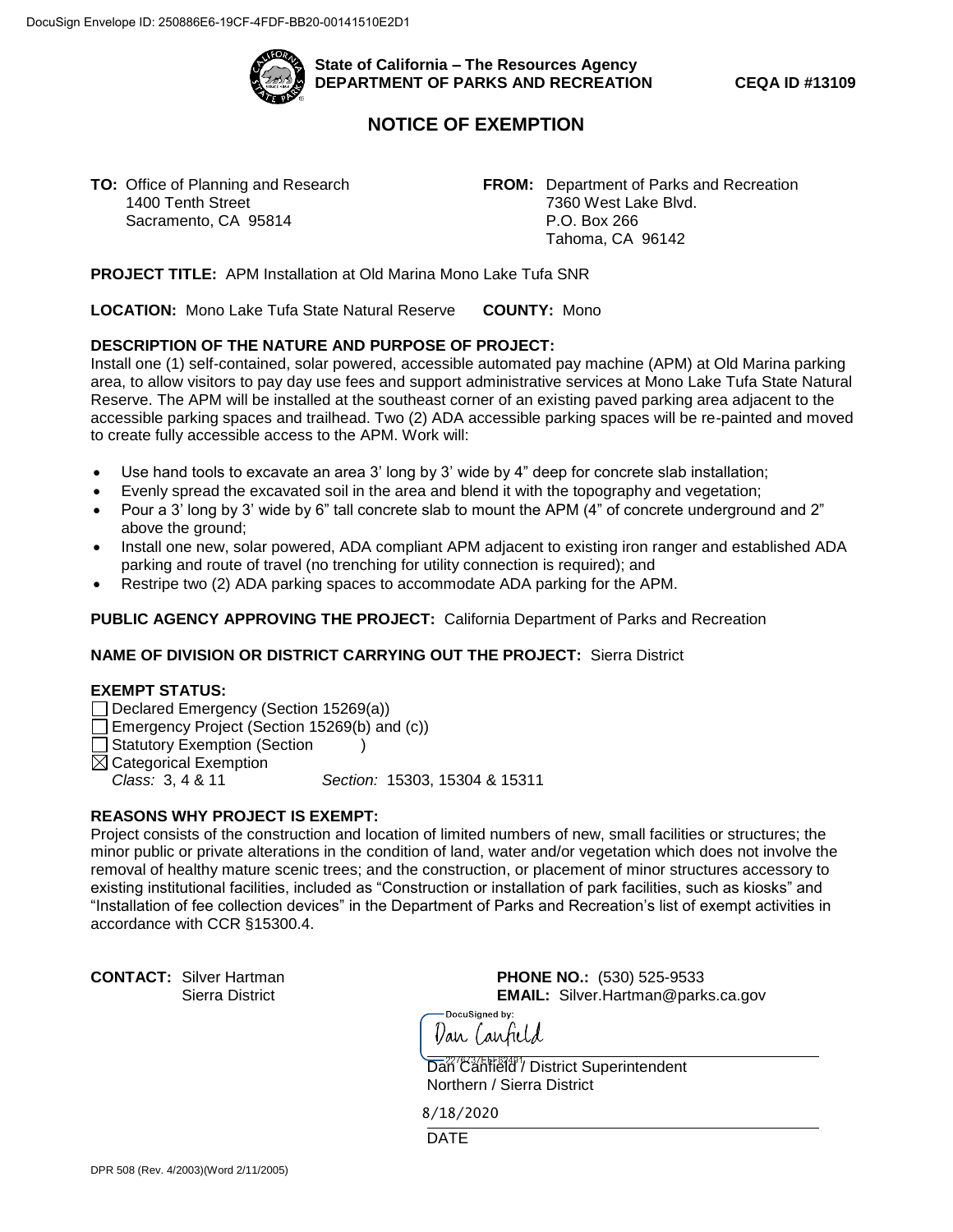

### **Certificate Of Completion** Envelope Id: 250886E619CF4FDFBB2000141510E2D1 Status: Completed Subject: Please DocuSign: APM Installation at Old Marina Mono Tufa SNR DRAFT NOE 8-18-20.docx Source Envelope: Document Pages: 1 **Signatures: 1** Signatures: 1 **Envelope Originator: Envelope Originator:** Certificate Pages: 4 Initials: 0 Silver Hartman AutoNav: Enabled 1416 9th Street, Room 950 EnvelopeId Stamping: Enabled Sacramento, CA 95814 Time Zone: (UTC-08:00) Pacific Time (US & Canada) Silver.Hartman@parks.ca.gov IP Address: 13.88.65.98 **Record Tracking** Status: Original Holder: Silver Hartman Location: DocuSign 8/18/2020 1:06:43 PM Silver.Hartman@parks.ca.gov **Signer Events Signature Timestamp** Sent: 8/18/2020 1:09:22 PM Dan Canfield Dan Canfield Dan.Canfield@parks.ca.gov Viewed: 8/18/2020 1:48:37 PM -<br>2276737EFF82491... Sr. Park and Rec Spec. Signed: 8/18/2020 1:49:21 PM Security Level: Email, Account Authentication Signature Adoption: Pre-selected Style (None) Using IP Address: 204.102.130.197 **Electronic Record and Signature Disclosure:**  Accepted: 10/2/2018 8:55:40 AM ID: 8f04a40a-f5b9-4815-97f4-33ee288105d0 **In Person Signer Events Signature Construction Signature Timestamp Editor Delivery Events Status Constanting Status Timestamp Agent Delivery Events Status Constanting Constanting Constanting Constanting Constanting Constanting Constanting Constanting Constanting Constanting Constanting Constanting Constanting Constanting Constanting Constant Intermediary Delivery Events Status Timestamp Certified Delivery Events Status Certified Delivery Events Timestamp Carbon Copy Events Status Timestamp Witness Events Signature Construction Systems Timestamp Notary Events Signature Signature Timestamp Envelope Summary Events Status Timestamps** Envelope Sent Hashed/Encrypted 8/18/2020 1:09:22 PM Certified Delivered Security Checked 8/18/2020 1:48:37 PM Signing Complete Security Checked Security Checked 8/18/2020 1:49:21 PM Completed Security Checked 8/18/2020 1:49:21 PM **Payment Events Status Timestamps**

**Electronic Record and Signature Disclosure**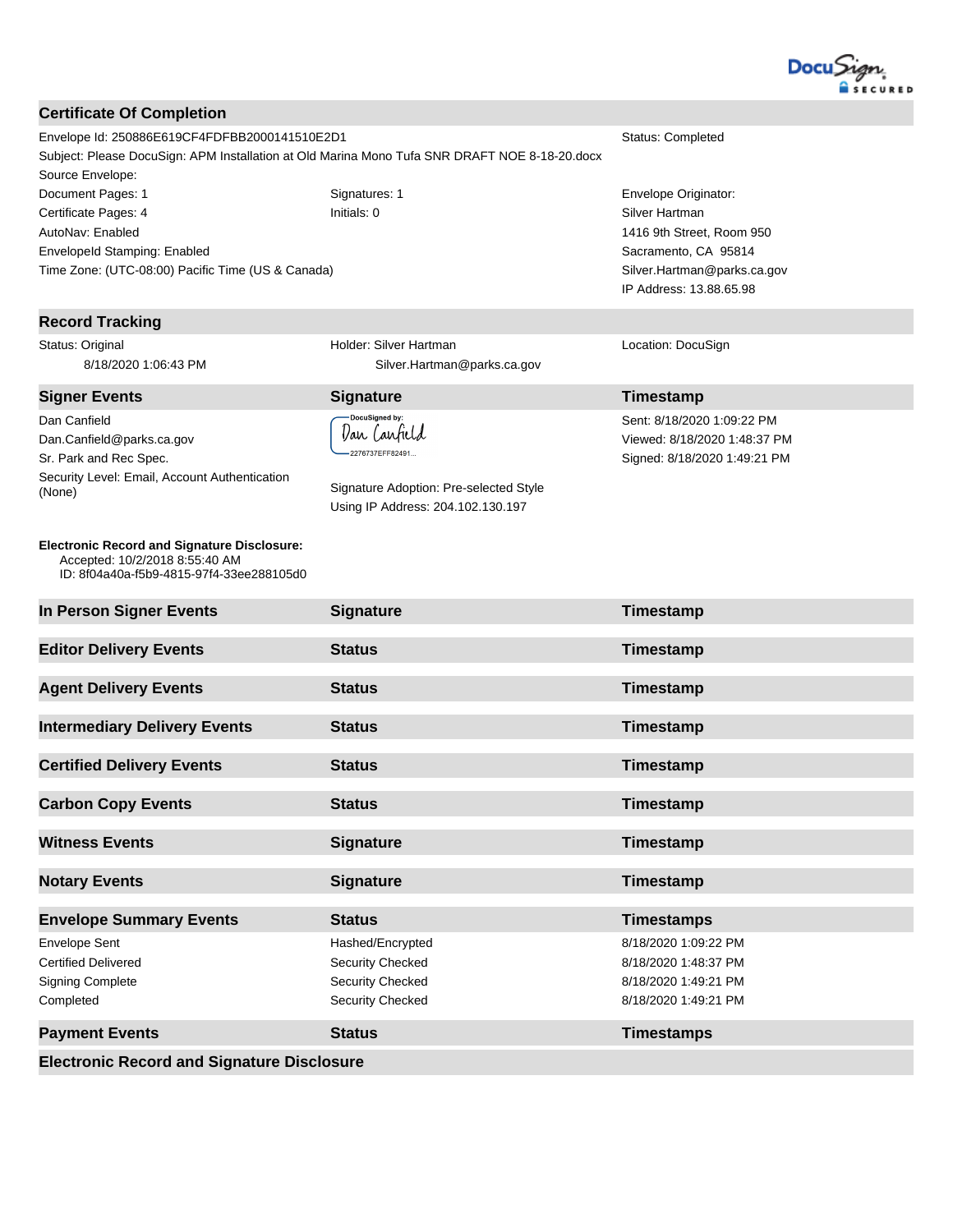# **ELECTRONIC RECORD AND SIGNATURE DISCLOSURE**

 From time to time, California State Department of Parks and Recreation (we, us or Company) may be required by law to provide to you certain written notices or disclosures. Described below are the terms and conditions for providing to you such notices and disclosures electronically through your DocuSign, Inc. (DocuSign) Express user account. Please read the information below carefully and thoroughly, and if you can access this information electronically to your satisfaction and agree to these terms and conditions, please confirm your agreement by clicking the 'I agree' button at the bottom of this document.

### **Getting paper copies**

 At any time, you may request from us a paper copy of any record provided or made available electronically to you by us. For such copies, as long as you are an authorized user of the DocuSign system you will have the ability to download and print any documents we send to you through your DocuSign user account for a limited period of time (usually 30 days) after such documents are first sent to you. After such time, if you wish for us to send you paper copies of any such documents from our office to you, you will be charged a \$0.00 per-page fee. You may request delivery of such paper copies from us by following the procedure described below.

### **Withdrawing your consent**

 If you decide to receive notices and disclosures from us electronically, you may at any time change your mind and tell us that thereafter you want to receive required notices and disclosures only in paper format. How you must inform us of your decision to receive future notices and disclosure in paper format and withdraw your consent to receive notices and disclosures electronically is described below.

# **Consequences of changing your mind**

 If you elect to receive required notices and disclosures only in paper format, it will slow the speed at which we can complete certain steps in transactions with you and delivering services to you because we will need first to send the required notices or disclosures to you in paper format, and then wait until we receive back from you your acknowledgment of your receipt of such paper notices or disclosures. To indicate to us that you are changing your mind, you must withdraw your consent using the DocuSign 'Withdraw Consent' form on the signing page of your DocuSign account. This will indicate to us that you have withdrawn your consent to receive required notices and disclosures electronically from us and you will no longer be able to use your DocuSign Express user account to receive required notices and consents electronically from us or to sign electronically documents from us.

# **All notices and disclosures will be sent to you electronically**

 Unless you tell us otherwise in accordance with the procedures described herein, we will provide electronically to you through your DocuSign user account all required notices, disclosures, authorizations, acknowledgements, and other documents that are required to be provided or made available to you during the course of our relationship with you. To reduce the chance of you inadvertently not receiving any notice or disclosure, we prefer to provide all of the required notices and disclosures to you by the same method and to the same address that you have given us. Thus, you can receive all the disclosures and notices electronically or in paper format through the paper mail delivery system. If you do not agree with this process, please let us know as described below. Please also see the paragraph immediately above that describes the consequences of your electing not to receive delivery of the notices and disclosures electronically from us.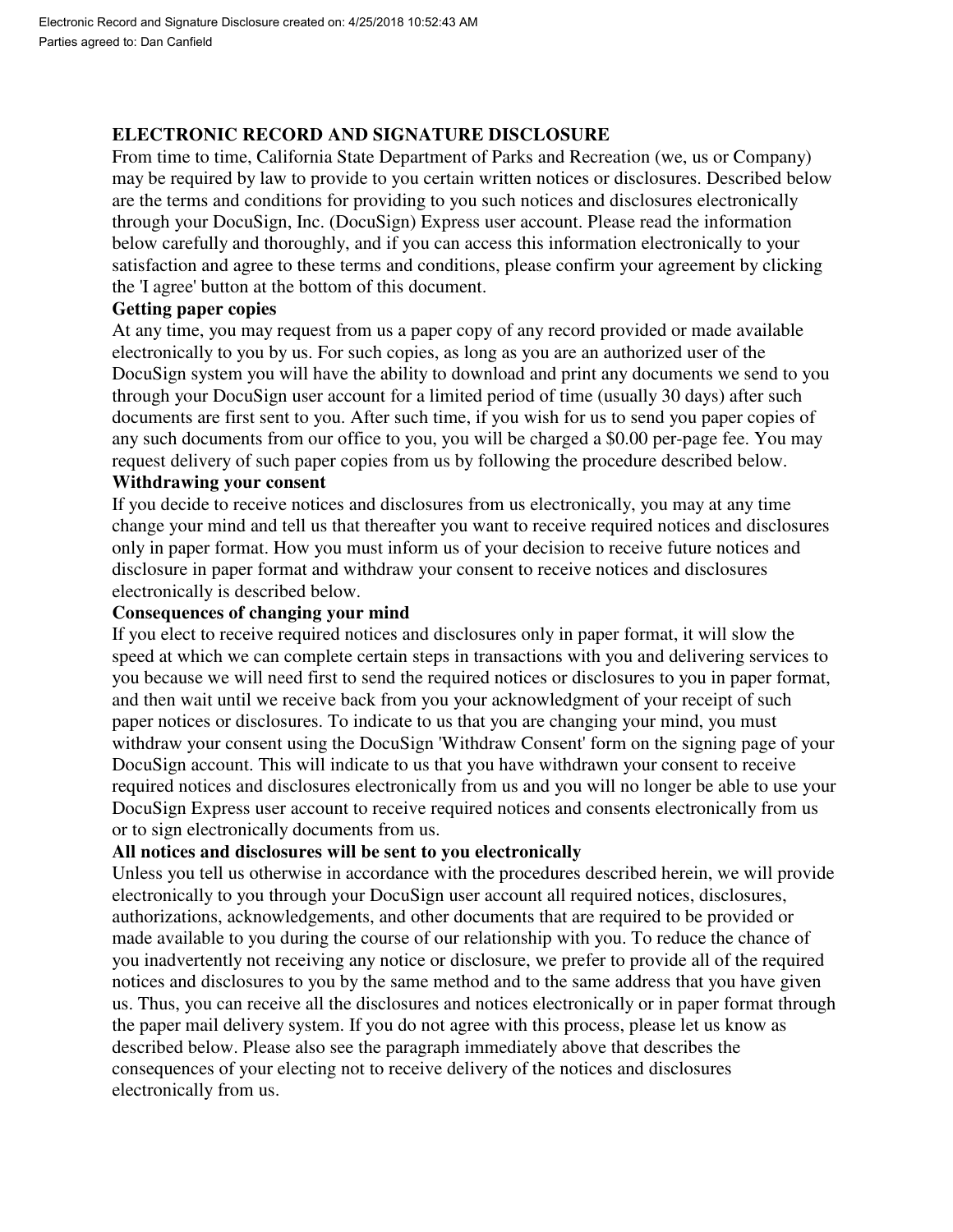# **How to contact California State Department of Parks and Recreation:**

 You may contact us to let us know of your changes as to how we may contact you electronically, to request paper copies of certain information from us, and to withdraw your prior consent to receive notices and disclosures electronically as follows:

To contact us by email send messages to: [marlene.sheufelt@parks.ca.gov](mailto:marlene.sheufelt@parks.ca.gov)

# **To advise California State Department of Parks and Recreation of your new e-mail address**

 To let us know of a change in your e-mail address where we should send notices and disclosures electronically to you, you must send an email message to us at [marlene.sheufelt@parks.ca.gov](mailto:marlene.sheufelt@parks.ca.gov)  and in the body of such request you must state: your previous e-mail address, your new e-mail address. We do not require any other information from you to change your email address.. In addition, you must notify DocuSign, Inc to arrange for your new email address to be reflected in your DocuSign account by following the process for changing e-mail in DocuSign.

# **To request paper copies from California State Department of Parks and Recreation**

 To request delivery from us of paper copies of the notices and disclosures previously provided by us to you electronically, you must send us an e-mail to [marlene.sheufelt@parks.ca.gov](mailto:marlene.sheufelt@parks.ca.gov) and in the body of such request you must state your e-mail address, full name, US Postal address, and telephone number. We will bill you for any fees at that time, if any.

 **To withdraw your consent with California State Department of Parks and Recreation**  To inform us that you no longer want to receive future notices and disclosures in electronic format you may:

 i. decline to sign a document from within your DocuSign account, and on the subsequent page, select the check-box indicating you wish to withdraw your consent, or you may; ii. send us an e-mail to [marlene.sheufelt@parks.ca.gov](mailto:marlene.sheufelt@parks.ca.gov) and in the body of such request you must state your e-mail, full name, IS Postal Address, telephone number, and account number. We do not need any other information from you to withdraw consent.. The consequences of your withdrawing consent for online documents will be that transactions may take a longer time to process..

| <b>Operating Systems:</b>         | Windows2000? or WindowsXP?                   |
|-----------------------------------|----------------------------------------------|
| Browsers (for SENDERS):           | Internet Explorer 6.0? or above              |
| Browsers (for SIGNERS):           | Internet Explorer 6.0?, Mozilla FireFox 1.0, |
|                                   | NetScape 7.2 (or above)                      |
| Email:                            | Access to a valid email account              |
| <b>Screen Resolution:</b>         | $800 \times 600$ minimum                     |
| <b>Enabled Security Settings:</b> |                                              |
|                                   | •Allow per session cookies                   |
|                                   |                                              |
|                                   | •Users accessing the internet behind a Proxy |
|                                   | Server must enable HTTP 1.1 settings via     |
|                                   | proxy connection                             |

# **Required hardware and software**

 \*\* These minimum requirements are subject to change. If these requirements change, we will provide you with an email message at the email address we have on file for you at that time providing you with the revised hardware and software requirements, at which time you will have the right to withdraw your consent.